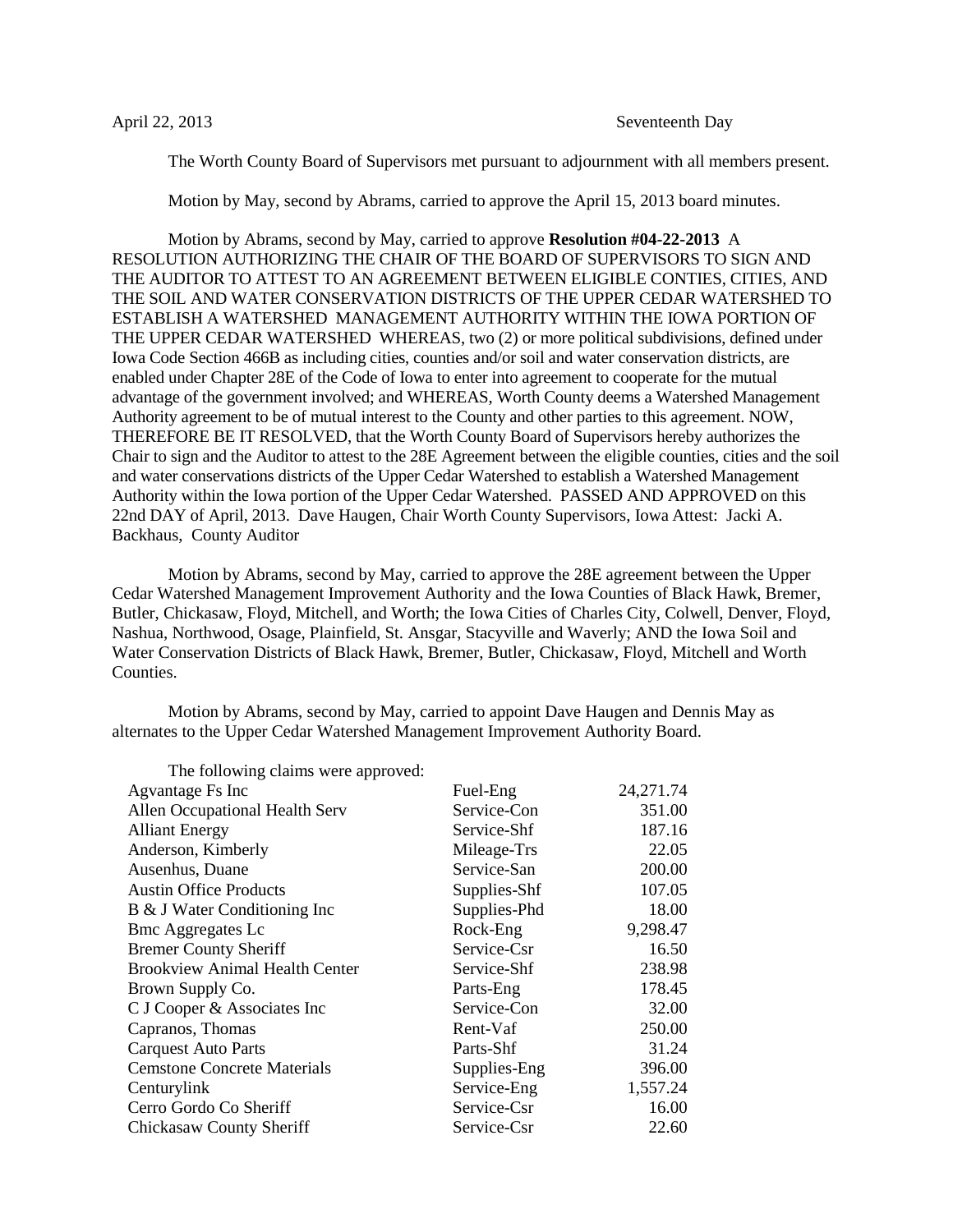| Christianson, Mike                 | Service-Eng     | 4,580.00   |
|------------------------------------|-----------------|------------|
| City Of Fertile                    | Service-Eng     | 1,890.37   |
| City Of Grafton                    | Rutf-Eng        | 1,050.10   |
| City Of Hanlontown                 | Rutf-Eng        | 426.90     |
| City Of Joice                      | Rutf-Eng        | 1,032.00   |
| City Of Kensett                    | Rutf-Eng        | 502.56     |
| <b>City Shoe</b>                   | Supplies-Con    | 19.99      |
| <b>County Social Services</b>      | Service-Mha     | 110,349.00 |
| Dan Corbin Inc                     | Service-Dap     | 6,914.00   |
| Dave Syverson Inc                  | Service-Eng     | 545.74     |
| Dci-Sor                            | Edu-Shf         | 150.00     |
| Digital Ally Inc                   | Equip-Shf       | 410.00     |
| Eilertson, Eugene                  | Service-Con     | 55.50      |
| <b>Electronic Engineering</b>      | Supplies-Eng    | 21,885.07  |
| Eliot, Inc.                        | Supplies-Eng    | 135.00     |
| Ernie's Canvas                     | Supplies-Eng    | 141.70     |
| <b>Fallgatter's Market</b>         | Supplies-Phd    | 610.54     |
| Fleetpride                         | Service-Eng     | 45.57      |
| <b>Floyd County Sheriff</b>        | Service-Csr     | 48.50      |
| <b>Francis Lauer Youth Svcs</b>    | Service-Juj     | 1,119.60   |
| Galls, Llc                         | Supplies-Shf    | 357.55     |
| Greve Law Office                   | Rent-Aty        | 350.00     |
| Hackbart, Philip E.                | Mileage-Vaf     | 12.60      |
| Healthworks                        | Service-Con     | 21.00      |
| <b>Heartland Power Coop</b>        | Service-Eng     | 3,041.59   |
| Heiken, David                      | Parts-Con       | 5,457.15   |
| Hendrikson, Debra                  | Mileage-Phd     | 54.50      |
| Hennepin County Sheriff            | Service-Aty     | 71.00      |
| Ia Dept Of Natural Resources       | Fees-San        | 25.00      |
| Ia Dept Of Public Safety           | Fees-Shf        | 1,623.00   |
| Ia Secretary Of State              | Service-Shf     | 296.79     |
| <b>Interstate Motor Trucks</b>     | Parts-Eng       | 202.67     |
| Ip Pathways                        | Service-Dap     | 11,996.05  |
| <b>Isac Group Health</b>           | Health Ins Prem | 50,268.00  |
| Joe's Collision & Performance      | Service-Shf     | 118.25     |
| Johnson, Harold H                  | Rent-Phd        | 940.00     |
| Johnson, Teresa                    | Mileage-Phd     | 42.00      |
| <b>Larson Contracting Central</b>  | Project-Ndp     | 229,106.75 |
| Lexisnexis                         | Service-Aty     | 134.00     |
| Low, Richard R                     | Fuel-Asr        | 42.92      |
| <b>Manly Junction Signal</b>       | Service-Sup     | 381.34     |
| Marshall & Swift Inc               | Service-Shf     | 124.84     |
| <b>Martin Marietta Materials</b>   | Rock-Eng        | 19,850.84  |
| <b>Mason City Business Systems</b> | Service-Shf     | 66.54      |
| Mc Clure Engineering Co            | Service-Ndp     | 10,718.00  |
| Meyer, Russell                     | Safety-Eng      | 150.00     |
| <b>Midwest Technology Services</b> | Service-Phd     | 187.50     |
| <b>Midwest Wheel Companies</b>     | Parts-Eng       | 6.42       |
| Mireles, Sandra                    | Mileage-Mha     | 415.28     |
| Myli, Diane                        | Mileage-Phd     | 16.55      |
| Niacc                              | Edu-Phd         | 80.00      |
|                                    |                 |            |